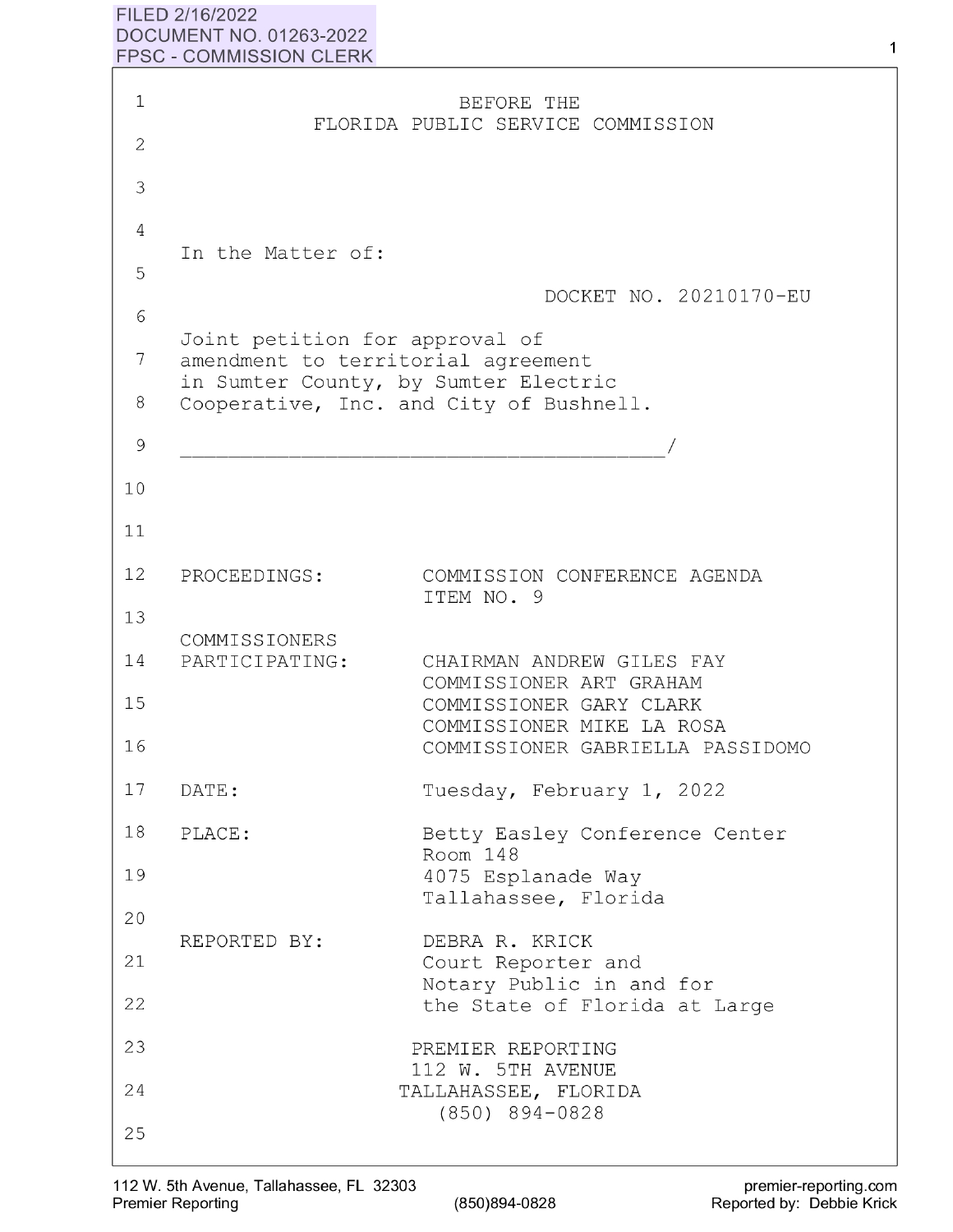P R O C E E D I N G S CHAIRMAN FAY: Next we move to Item 9 presented by Ms. Guffey. MS. GUFFEY: Good morning, Mr. Chairman and Commissioners, Sevini Guffey -- CHAIRMAN FAY: Good morning, Ms. Guffey. If you could lean into the mic just a little bit to make sure our court reporter can hear you. Thank you so much. MS. GUFFEY: Good morning, Sevini Guffey with 11 the Commission staff. Item 9 is a joint petition for from Sumter County Electric Cooperative and the City of Bushnell requesting approval of an amendment to the territorial agreement in Sumter County. Specifically, the joint petitioners seek to redefine the existing boundary to address electric service needs of three large electric customers proposed modifications to allow the city and SECO provide electric service to the three customers in an economic and efficient manner. The terms and conditions of the existing territorial agreement remains unchanged. Staff recommends approval of this joint petition by SECO and the City of Bushnell.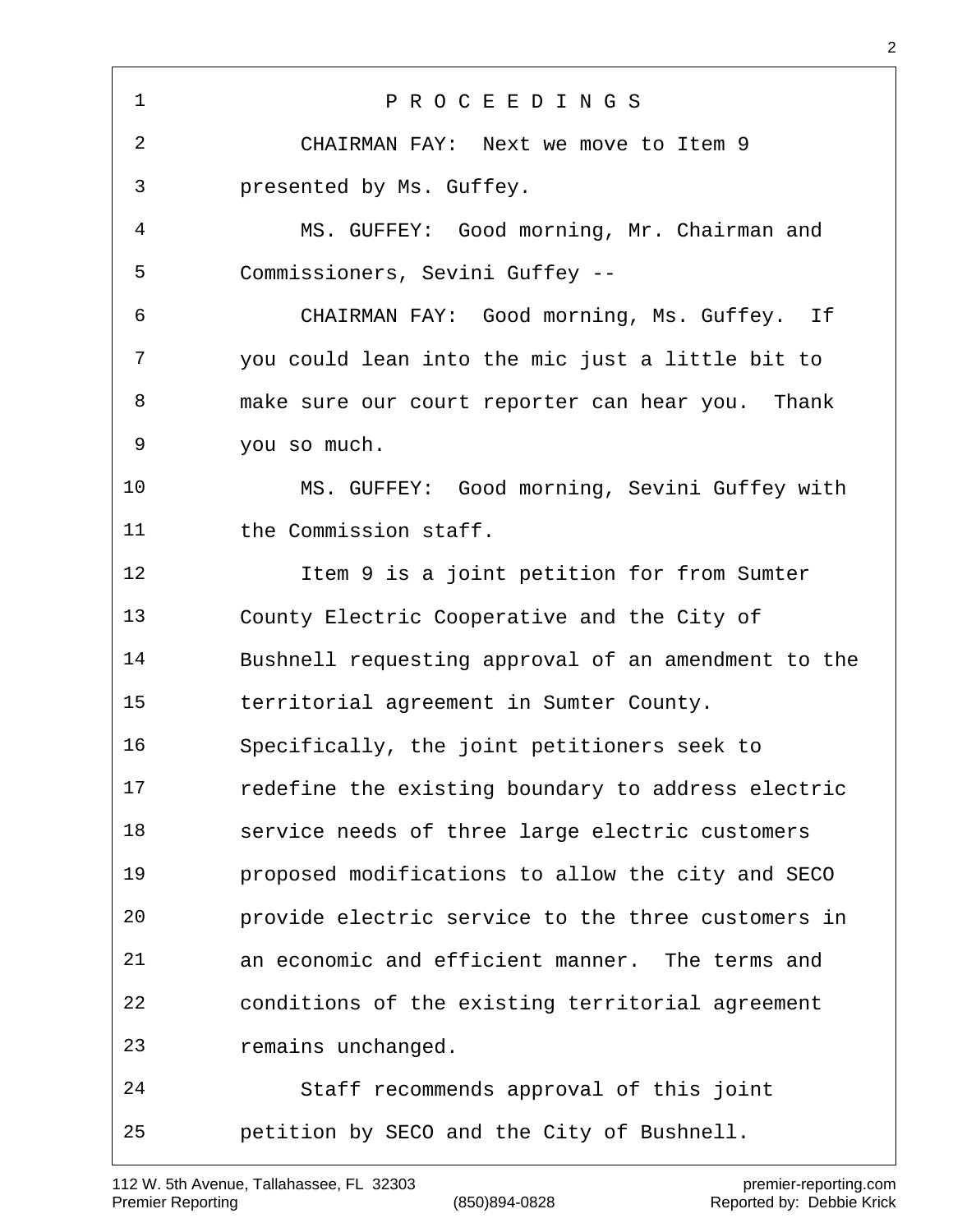| 1  | Thank you.                                    |
|----|-----------------------------------------------|
| 2  | CHAIRMAN FAY: Great. Thank you for that       |
| 3  | presentation.                                 |
| 4  | Commissioners, with that, we will entertain a |
| 5  | motion on Item 9.                             |
| 6  | COMMISSIONER CLARK: Mr. Chairman, move staff  |
| 7  | recommendation on Item 9.                     |
| 8  | COMMISSIONER GRAHAM: Second.                  |
| 9  | CHAIRMAN FAY: We have a motion and a second.  |
| 10 | All in favor say aye.                         |
| 11 | (Chorus of ayes.)                             |
| 12 | CHAIRMAN FAY: None opposed. With that, Item   |
| 13 | 9 is approved.                                |
| 14 | Thank you very much, Ms. Guffey.              |
| 15 | (Agenda item concluded.)                      |
| 16 |                                               |
| 17 |                                               |
| 18 |                                               |
| 19 |                                               |
| 20 |                                               |
| 21 |                                               |
| 22 |                                               |
| 23 |                                               |
| 24 |                                               |
| 25 |                                               |